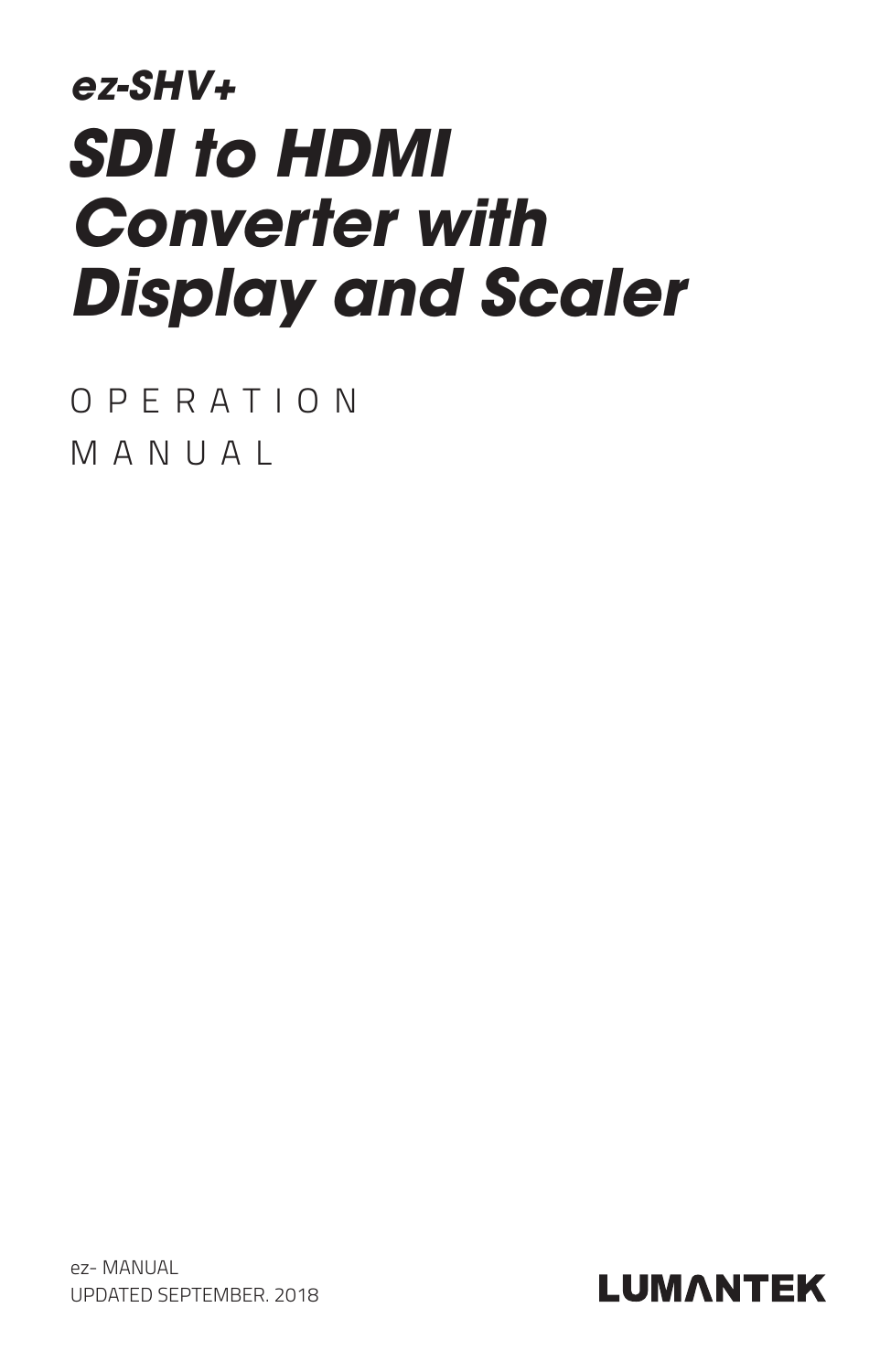### REVISION NUMBER: 1.0.0 DISTRIBUTION DATE: NOVEMBER. 2018

### **Copy Rights Copyright © 2006~2018 LUMANTEK Co., Ltd. All Rights Reserved**

This document contains information that is proprietary to LUMANTEK.CO., LTD. The information in this document is believed to be accurate and reliable; however, LUMANTEK assumes no responsibility or liability for any errors or inaccuracies that may appear in this document, nor for any infringements of patents or other rights to third parties resulting from its use.

This publication may contain technical issues, inaccurate information or typos. These will be revised in revised edition, if there is any. No part of this publication is subject to be reproduced, stored in retrieval system, or transmitted in any forms, or any means without the prior consent by Lumantek.

#### **Trademarks**

HD ENCODULATOR TM, SD ENCODULATOR TM LUMANTEK Logo, Mega CruiserTM, ORIXTM, X-CruiserTM, DTA-PlusTM, Media BlasterTM, are Trademarks of Lumantek. Co., Ltd. Any other trademarks than stated above in this document belongs to its pertinent corporation.

#### **Warranty Period**

Lumantek's products comes with One(1) year limited warranty. Please contact below if you need more information.

### **LUMANTEK CUSTOMER SERVICES**

**gs@lumantek.com TEL: +82-2-6947-7400 FAX: +82-2-6947-7440**

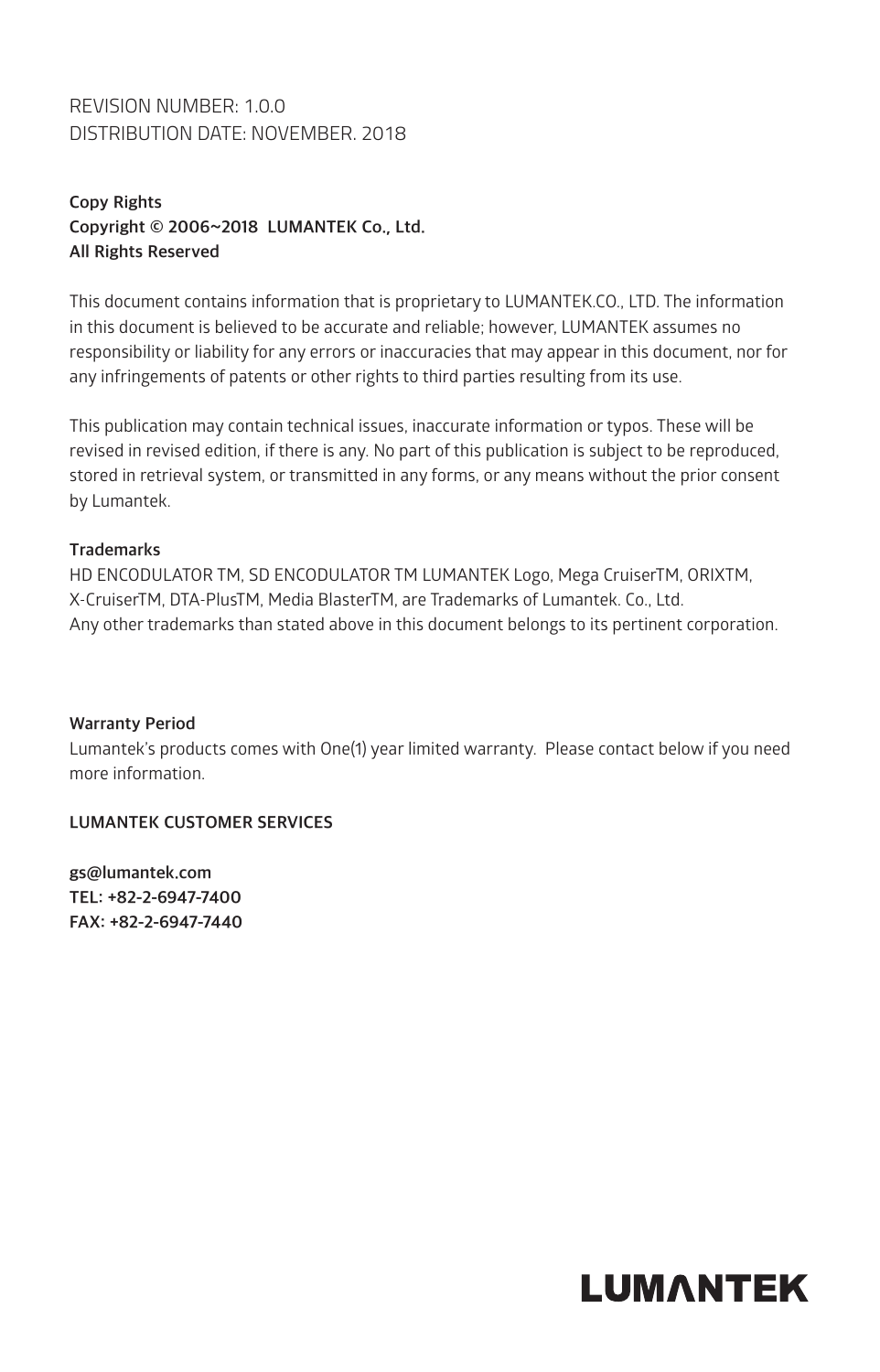### **01. ez-SHV+ (SDI to HDMI Converter with Display and Scaler)**

Lumantek's ez-SHV+ is an SDI to HDMI converter with Display and Scaler.

The ez-SHV+ does more than just coverting. Through its 2.7 inch TFT-LCD, it dislays the video input. The display also shows eye pattern for video quality monitoring, resolution of incoming / outgoing video, and approximate cable length relative to the quality of the video resolution and cable.

### **Features**

① Inputs & outputs Input: 1 x SD/HD/3G-SDI (BNC 75Ω) Output: 1 x SD/HD/3G HDMI (Type A) 1 x SD/HD/3G-SDI loop (BNC 75Ω) 1 x Analog audio (3.5mm stereo jack) ② Supports SD/HD/3G ③ TFT-LCD Display (2.7 inch) ④ Push switch for mode change

#### **Diagram**

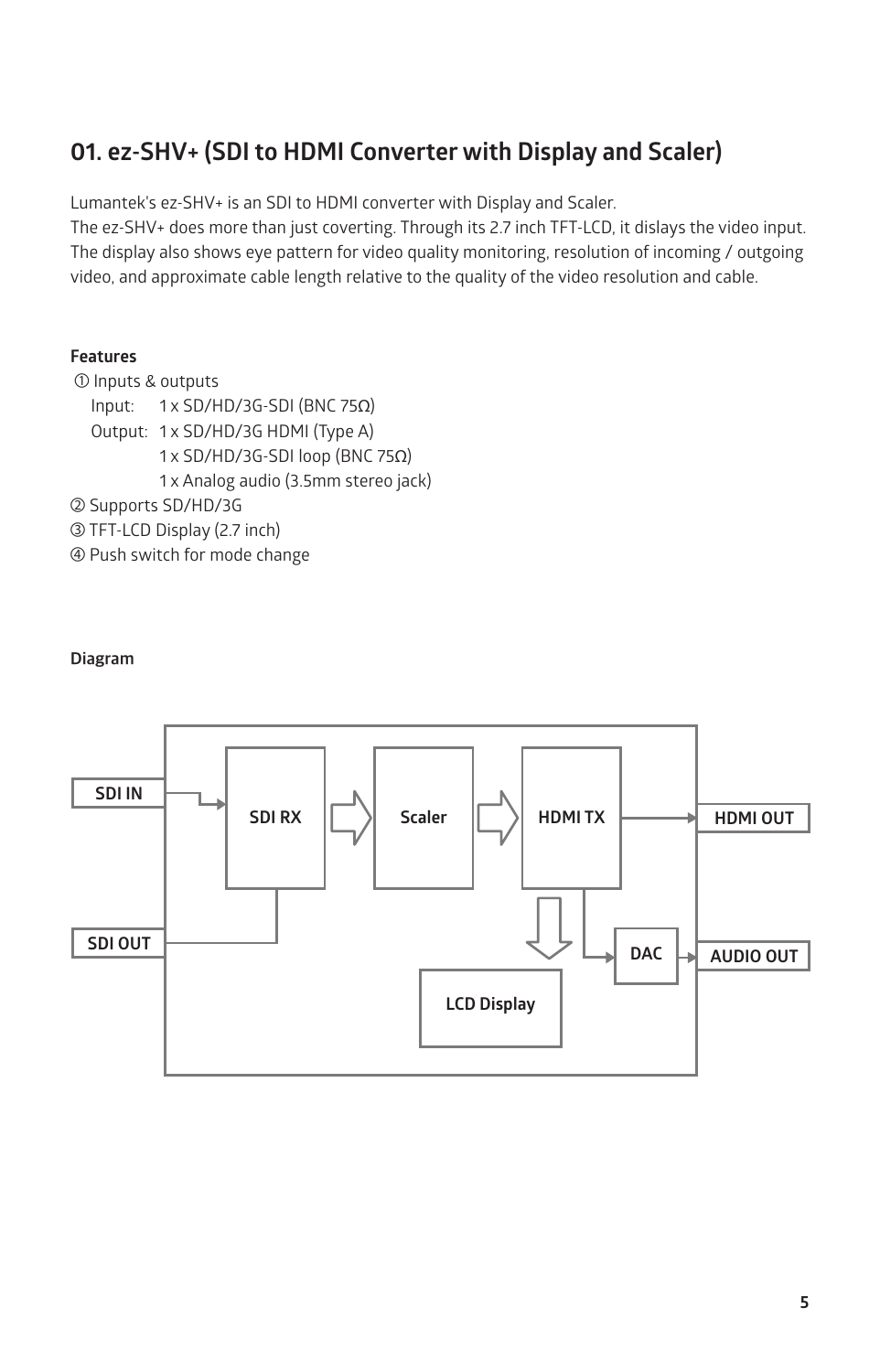### **Specifications**

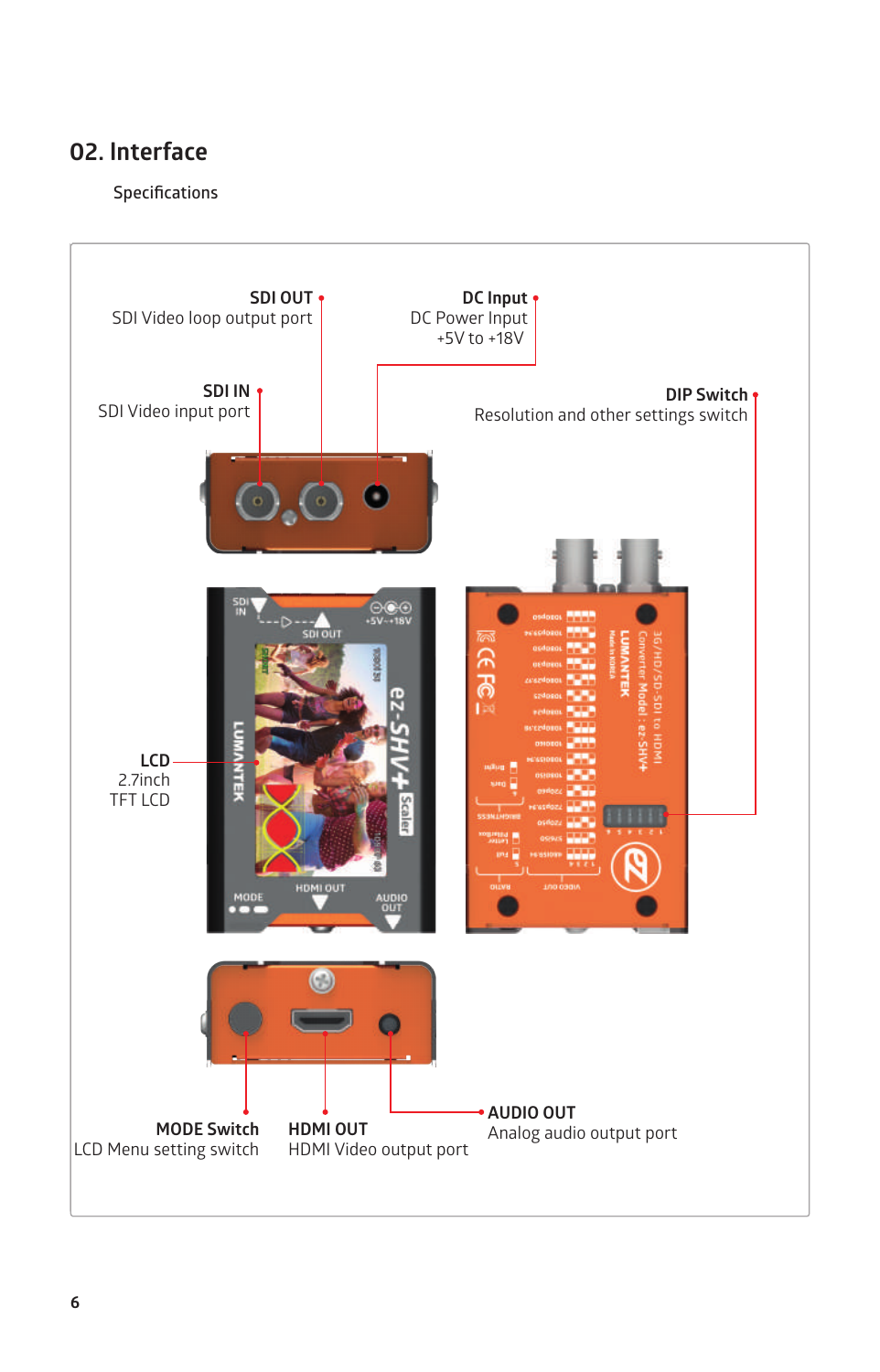**DIP Switch Settings**

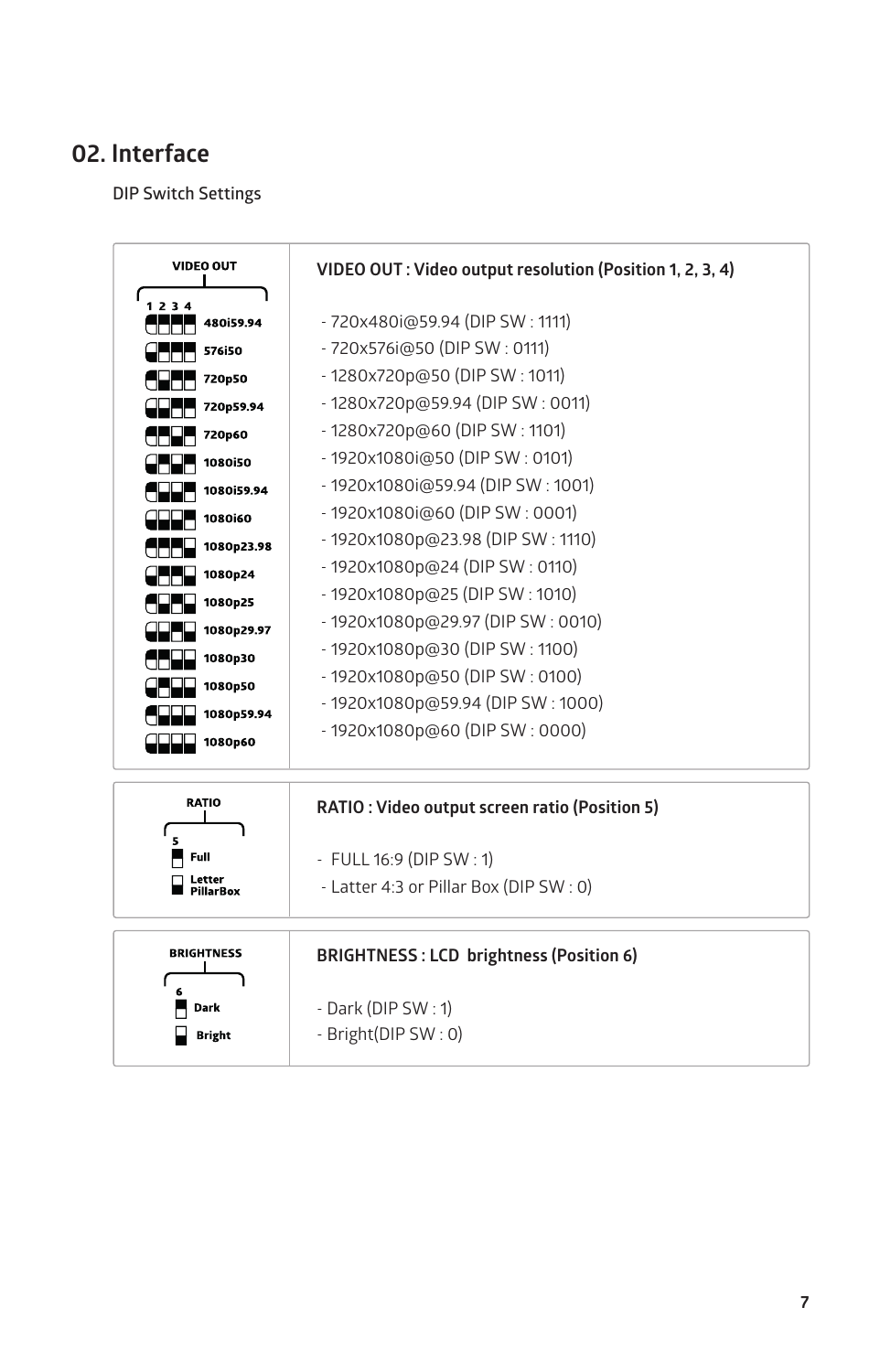#### **LCD Display**



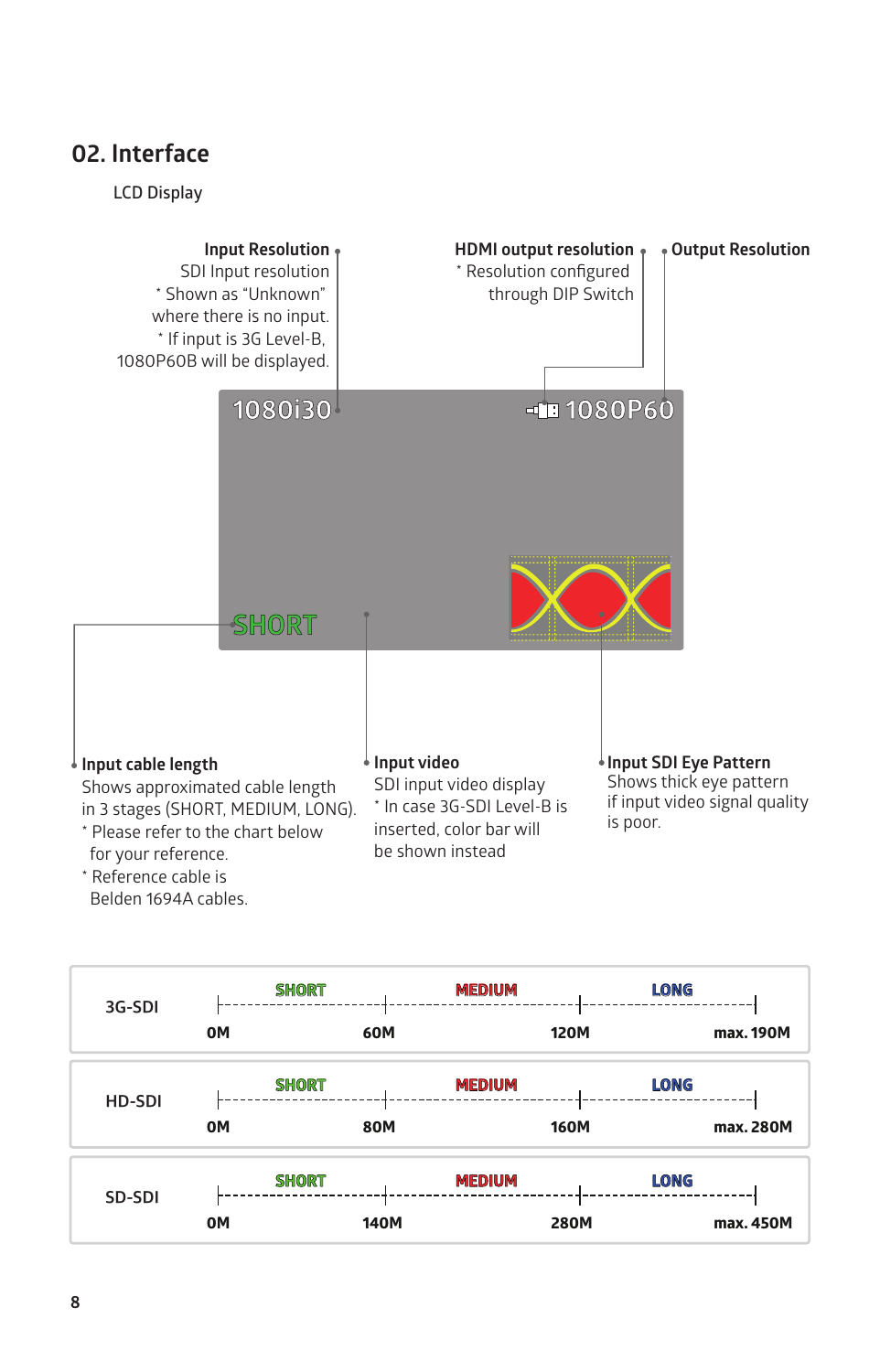**LCD Display**

### **① LCD Display ON/ OFF**



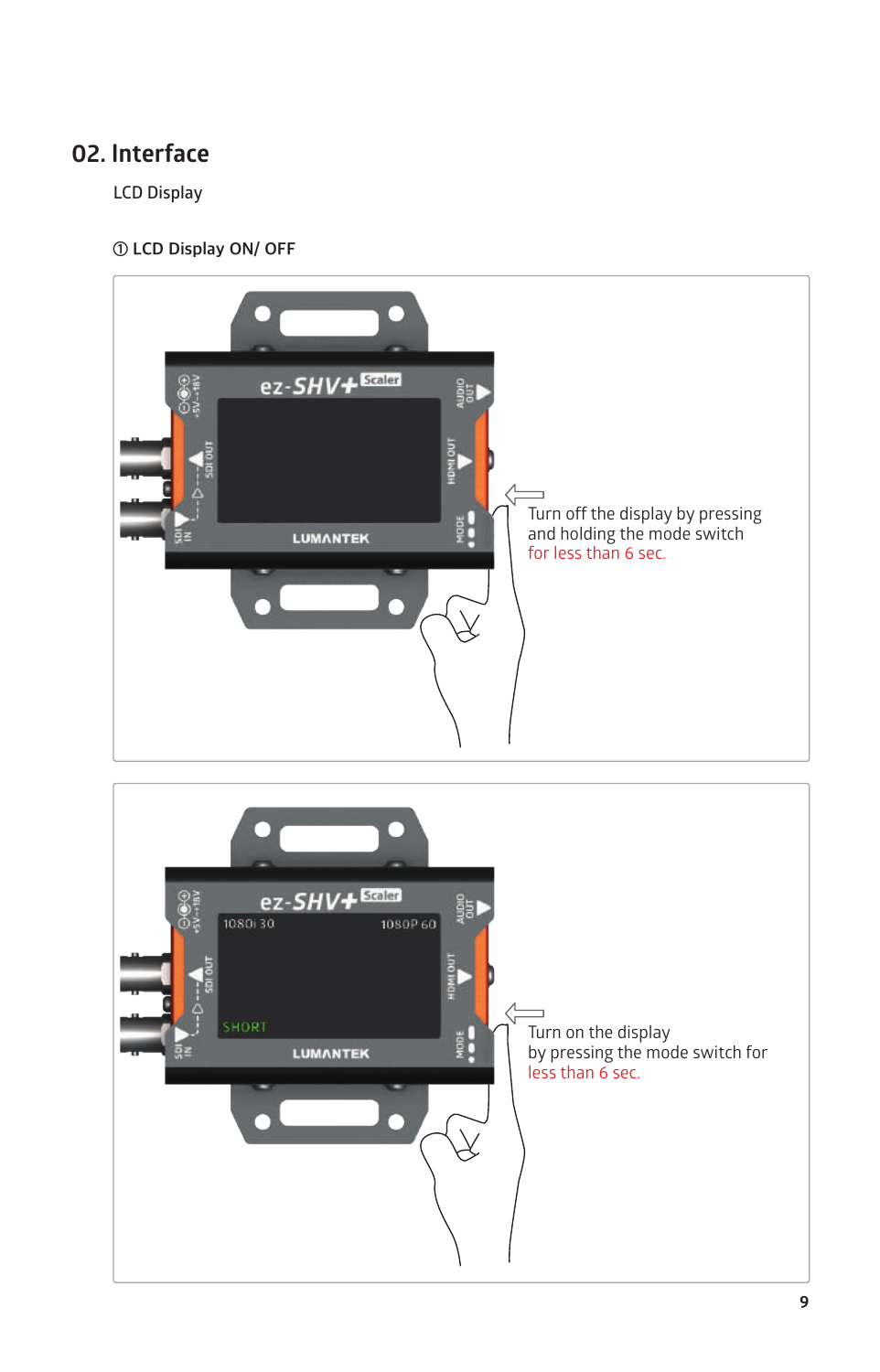**LCD Display**

**② SDI input eye pattern ON/ OFF**



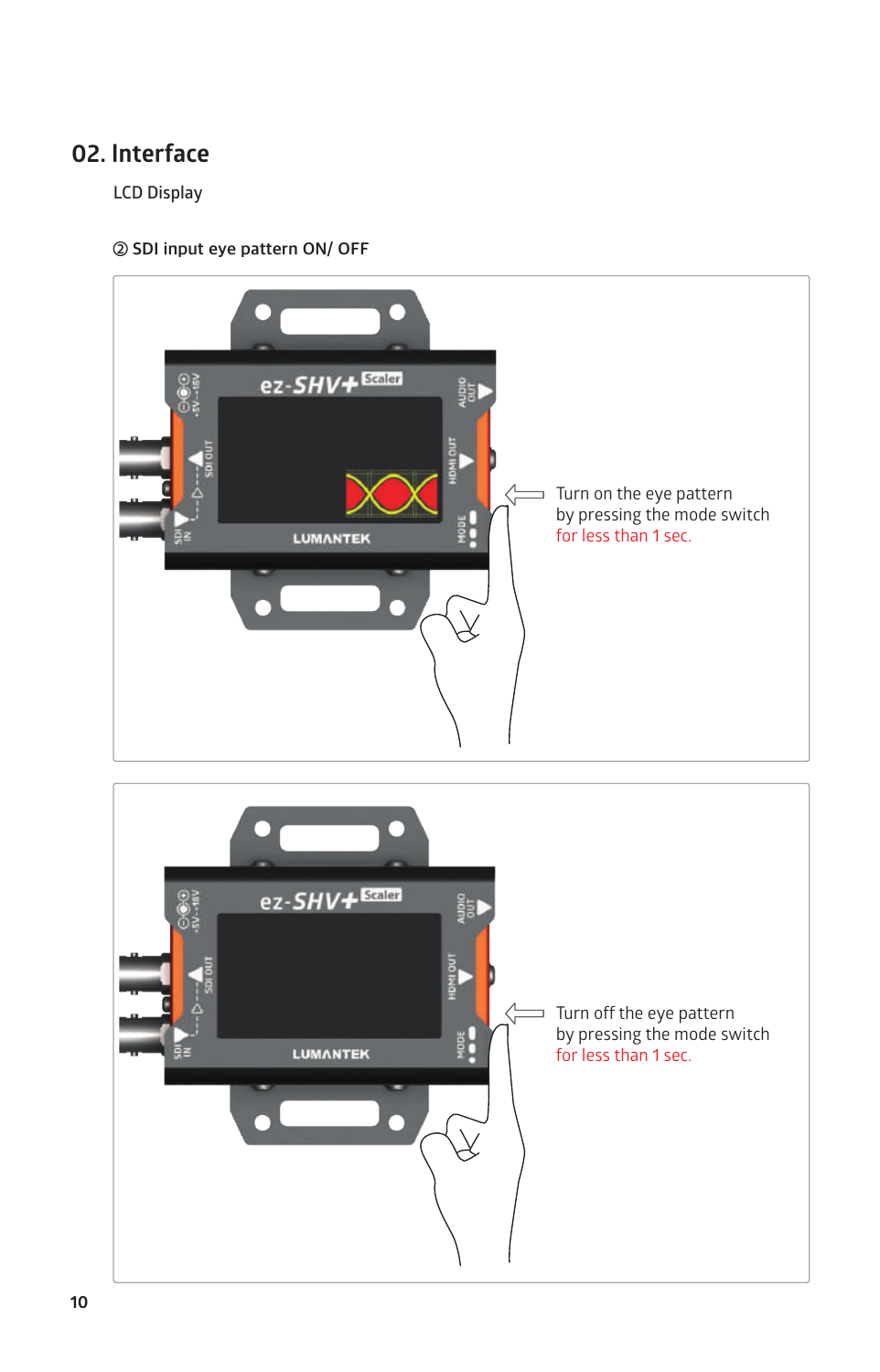### **LCD Display**



### **③ LCD monitor rotation (by 0 or 180 degrees)**

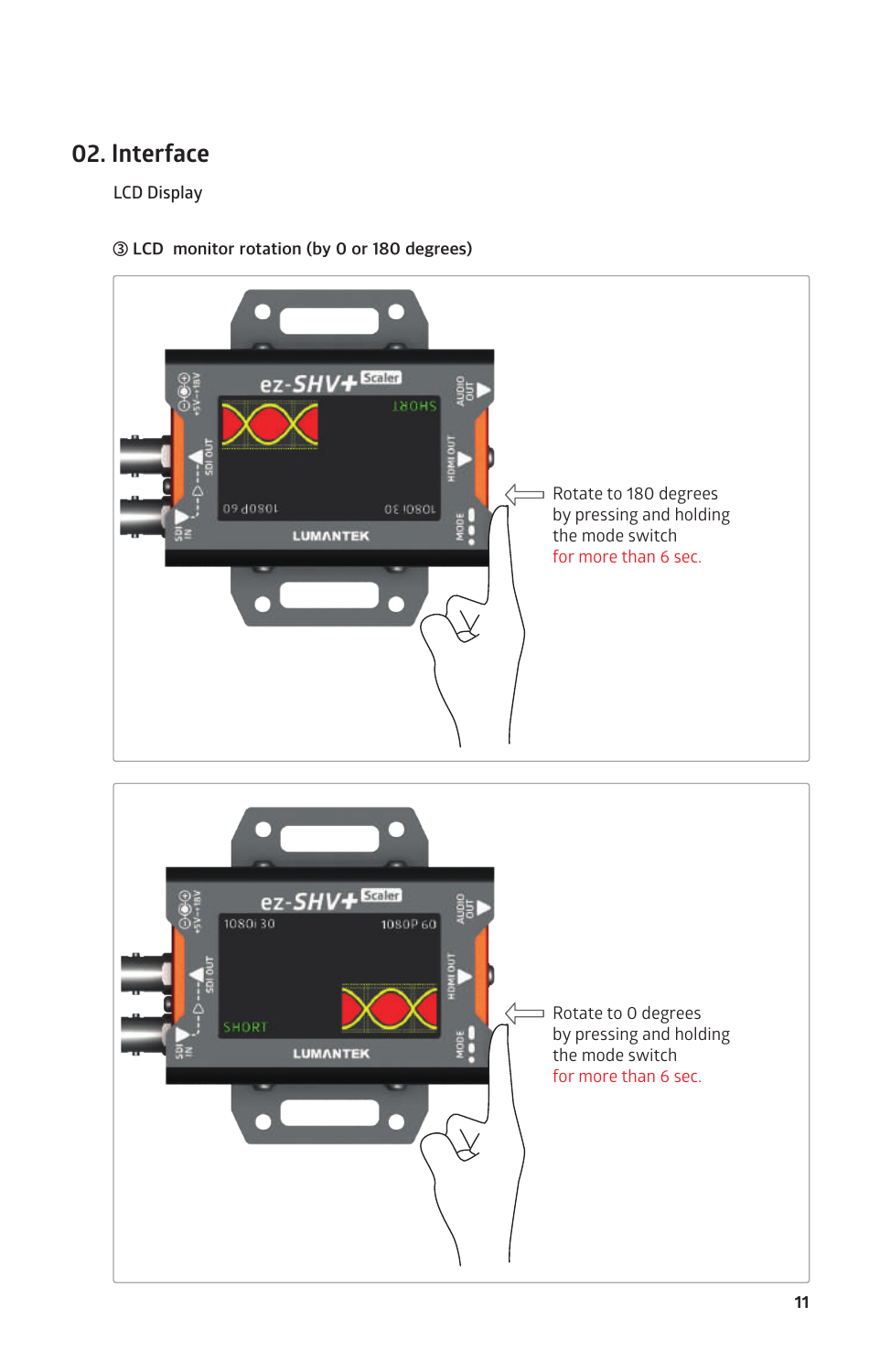### **03. Product Configuration**

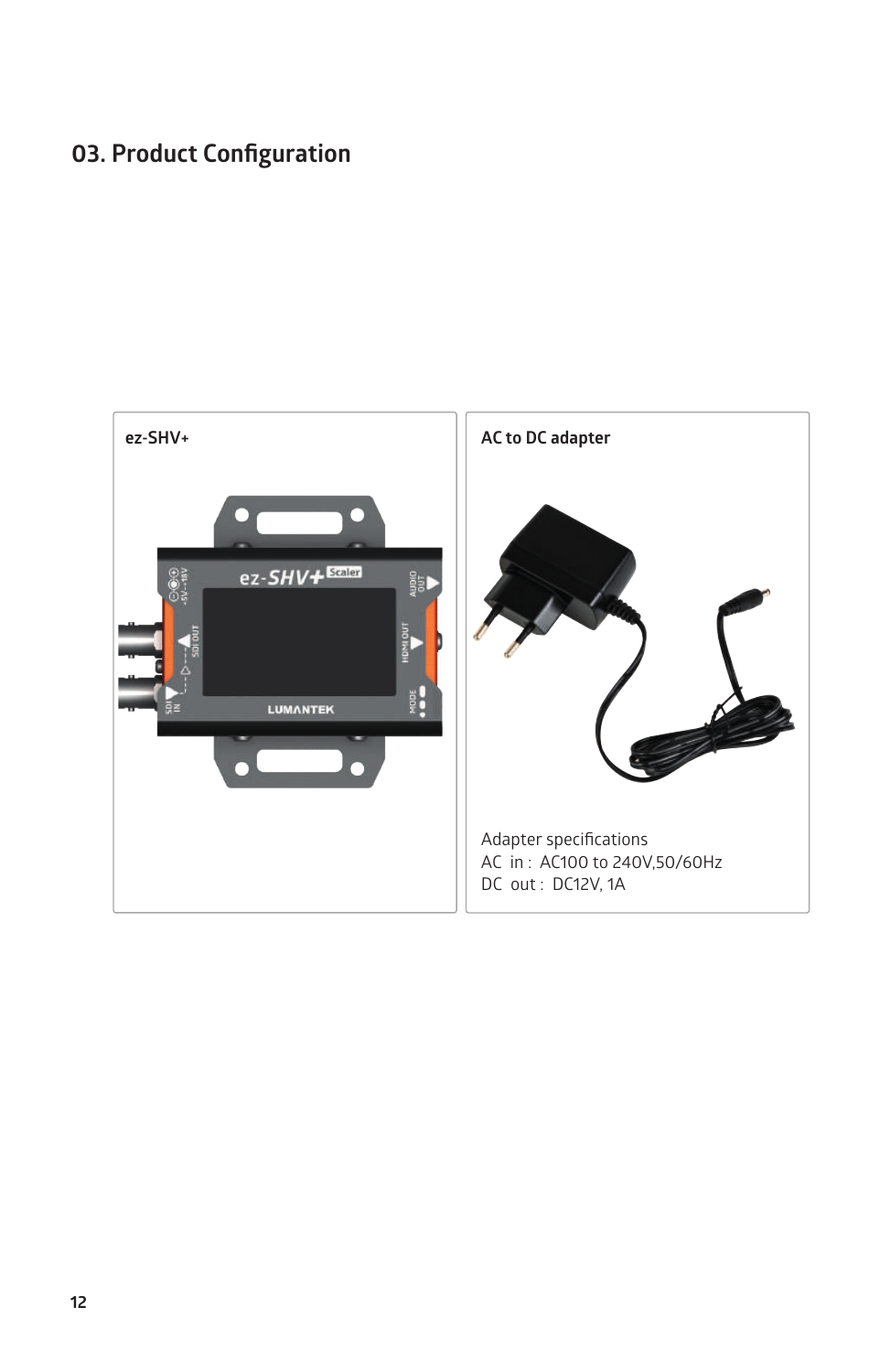### **04. Technical Specifications**

#### **ez-SHV+**

#### **Data Input**

SDI Video Input: SD/HD/3G-SDI (BNC 75Ω) x1 Video Formats:

- 720x480i@59.94/60
- 720x576i@50
- 1280x720p@50/59.94/60
- 1920x1080i@50/59.94/60
- 1920x1080p@23.94/24/25/29.97/30
- $-1920x1080n@50/59.94/60$
- (3G-SDI Level-B not supported)

#### **Data Output**

SDI LOOP Output: SD/HD/3G-SDI (BNC 75Ω) x1

Audio Output: Stereo Jack x1

HDMI Video Output: SD/HD/3G

(HDMI Type A) x1

Video Formats:

- 720x480i@59.94 (DIP SW : 1111)
- 720x576i@50 (DIP SW : 0111)
- 1280x720p@50 (DIP SW : 1011)
- 1280x720p@59.94 (DIP SW : 0011)
- 1280x720p@60 (DIP SW : 1101)
- 1920x1080i@50 (DIP SW : 0101)
- 1920x1080i@59.94 (DIP SW : 1001)
- 1920x1080i@60 (DIP SW : 0001)
- 1920x1080p@23.98 (DIP SW : 1110)
- 1920x1080p@24 (DIP SW : 0110)
- 1920x1080p@25 (DIP SW : 1010)
- 1920x1080p@29.97 (DIP SW : 0010)
- 1920x1080p@30 (DIP SW : 1100)
- 1920x1080p@50 (DIP SW : 0100)
- 1920x1080p@59.94 (DIP SW : 1000)
- 1920x1080p@60 (DIP SW : 0000)

#### **Connections**

Power : DC Power Input (DC Jack) x1 DIP Switch : (6 Pole) x1 Video In/Out Resolution, Video Output Ratio, LCD Brightness MODE : (Push Switch) x1 LCD ON/OFF, Menu Selection

### **Display**

2.7 inch TFT LCD : Input Video Display, Input SDI Eye Pattern,In/Output Video Resolution Display, Input Cable Length

#### **Electrical**

Power Input: DC +5V to +18V Power Consumption: 3W(max.) Operation Temperature: 0~45℃

#### **Physical**

Dimension: 86.3 (H) x 57.2 (W) x 26.6 (D) (mm) Weight: 0.3 kg (0.66 lb)